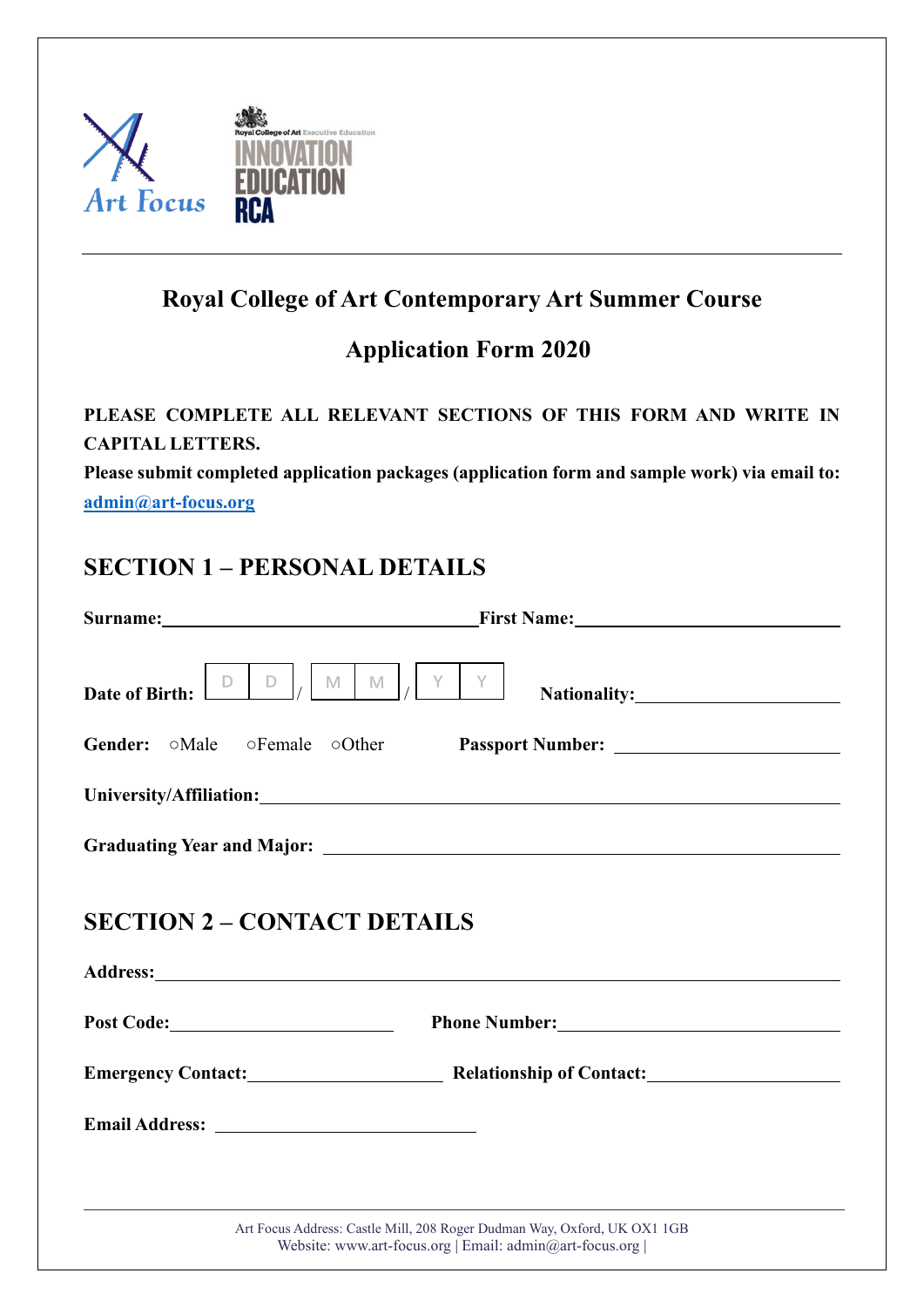## **SECTION 3 – STATEMENT OF INTENT AND SAMPLE WORK**

**Please explain your motivation to do the course and highlight your relevant professional and/or academic experiences (within 300 words):** 

**Please attach in your application email along with this application form, 5 images or 5 web links to videos/web references of your work, max 10 MB file size. Please name uploaded files using the following naming convention: Full Name\_Title and Year of Work\_2020 Contemporary Art Application**

### **SECTION 4 – SUPPORTING INFORMATION**

**Dietary Requirements:** ○Vegetarian ○Non-Vegetarian ○Special Dietary Requirements

**(Please specify your special dietary requirements)**

**Health Conditions:** 

**Do you live with the effects of significant injury, long term illness or disability?** 

○Yes ○ No (If yes, please specify.)

**If yes, would you need help to evacuate the building in the event of an emergency?** ○Yes ○ No

**Is English your first language?** ○Yes ○ No

**If not, please state your English Level: (IETLS/TOEFL/SAT/GRE Or Other Results):** 

**Please choose which fee category you would like:**

Course Tuition Fee: £2400

 $\overline{a}$ 

 $\Box$  Course Tuition plus Accommodation (13 nights) Fee: £3300

Art Focus Address: Castle Mill, 208 Roger Dudman Way, Oxford, UK OX1 1GB Website: www.art-focus.org | Email: admin@art-focus.org |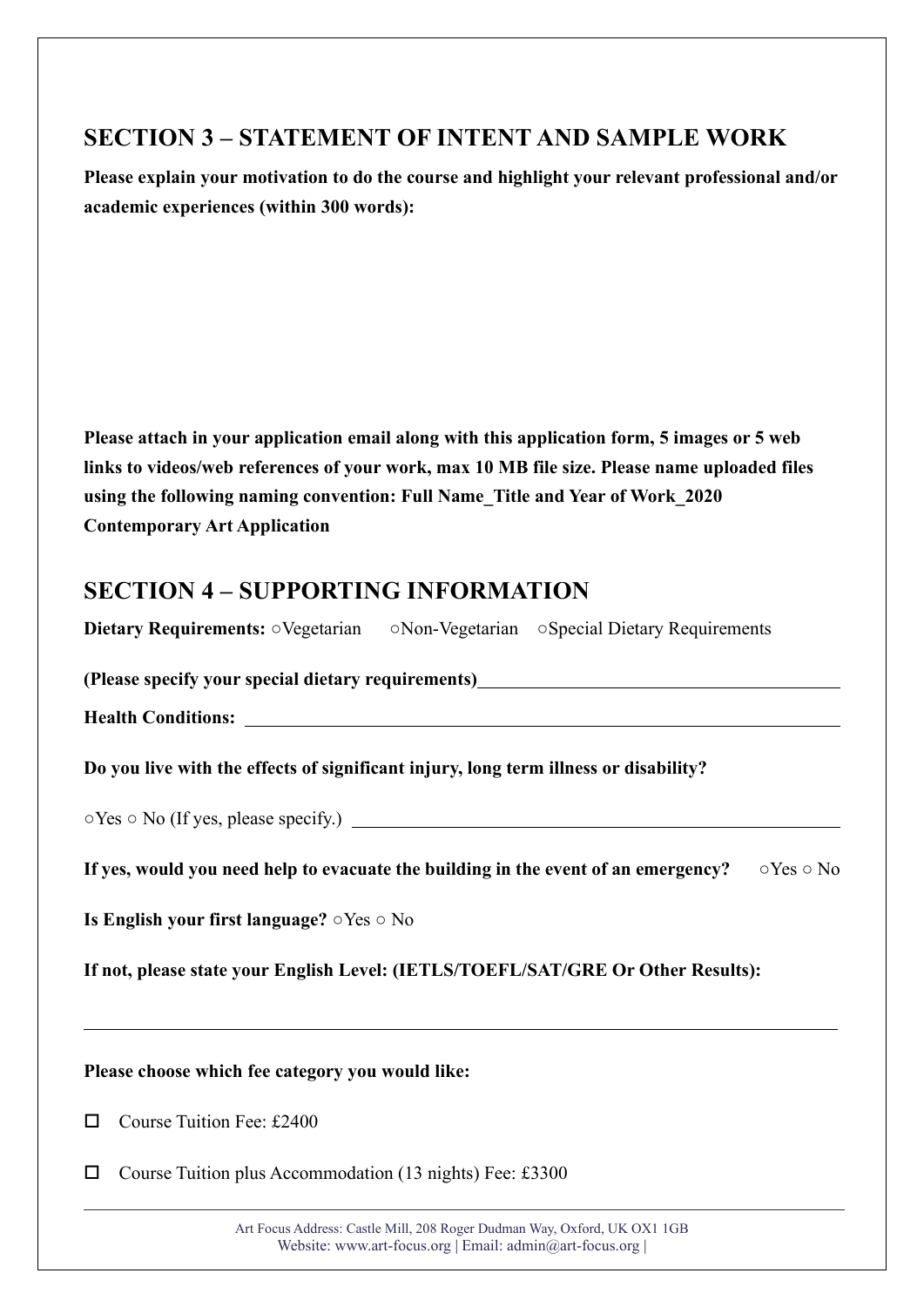#### **Art Focus Scholarships:**

- $\Box$  I would like to be considered for the Financial Need Scholarship
- $\Box$  I would like to be considered for the Exceptional Merit Scholarship

### **SECTION 5 – FEES AND REFUND**

- ⚫ The payment of a 30% deposit must be made within 10 days of receiving the Course Acceptance Letter for the applicant to confirm their place on the course. The remaining 70% of the total payment must be made before **12th June 2020.**
- ⚫ All candidates who submitted the application before **26th March 2020** will enjoy an Early Bird Discount of £200 on the full amount of the programme fee.
- The cancellation of the programme by the applicant must be given in writing by email to admin@art-focus.org.
- ⚫ In the case of cancellation, the applicant shall receive the refund in the following terms outlined below. 5% of the full programme fee shall remain non-refundable for the registration and administration of the programme:

| Period before start date | % Refund       |
|--------------------------|----------------|
| $+120$ days              | 100            |
| 90-119 days              | 70             |
| 60-89 days               | 50             |
| 30-59 days               | 10             |
| $0-29$ days              | $\overline{0}$ |

⚫ If the student's visa is rejected before the commencement date of the programme, the student will receive a full refund of the programmes fee upon proof of visa refusal being provided. The registration and administration fee (5% of the full programme fee) shall remain non-refundable.